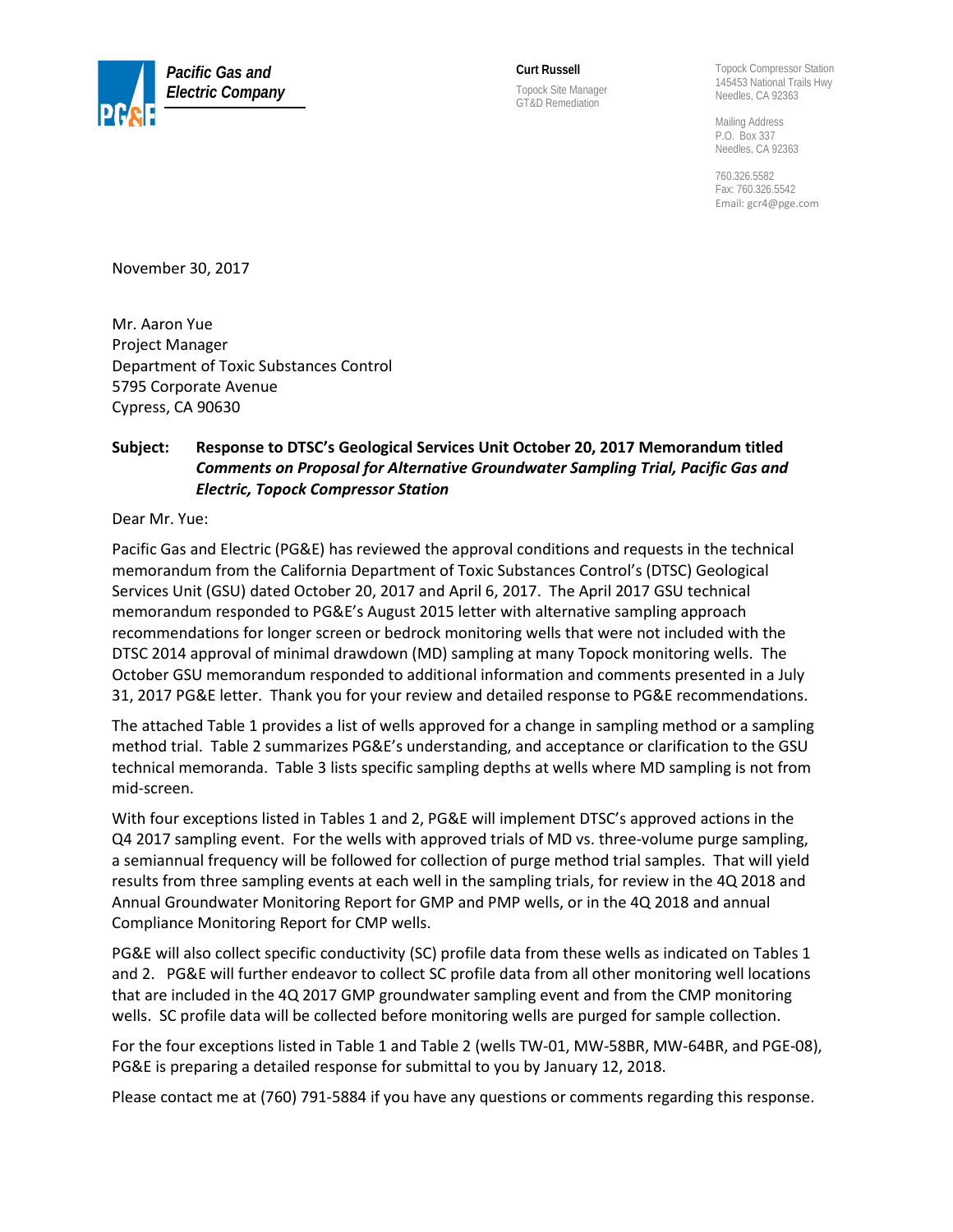Sincerely,

 $ACR$ ume

Curt Russell Topock Site Manager

cc: Chris Guerre/DTSC, Pam Innis/DOI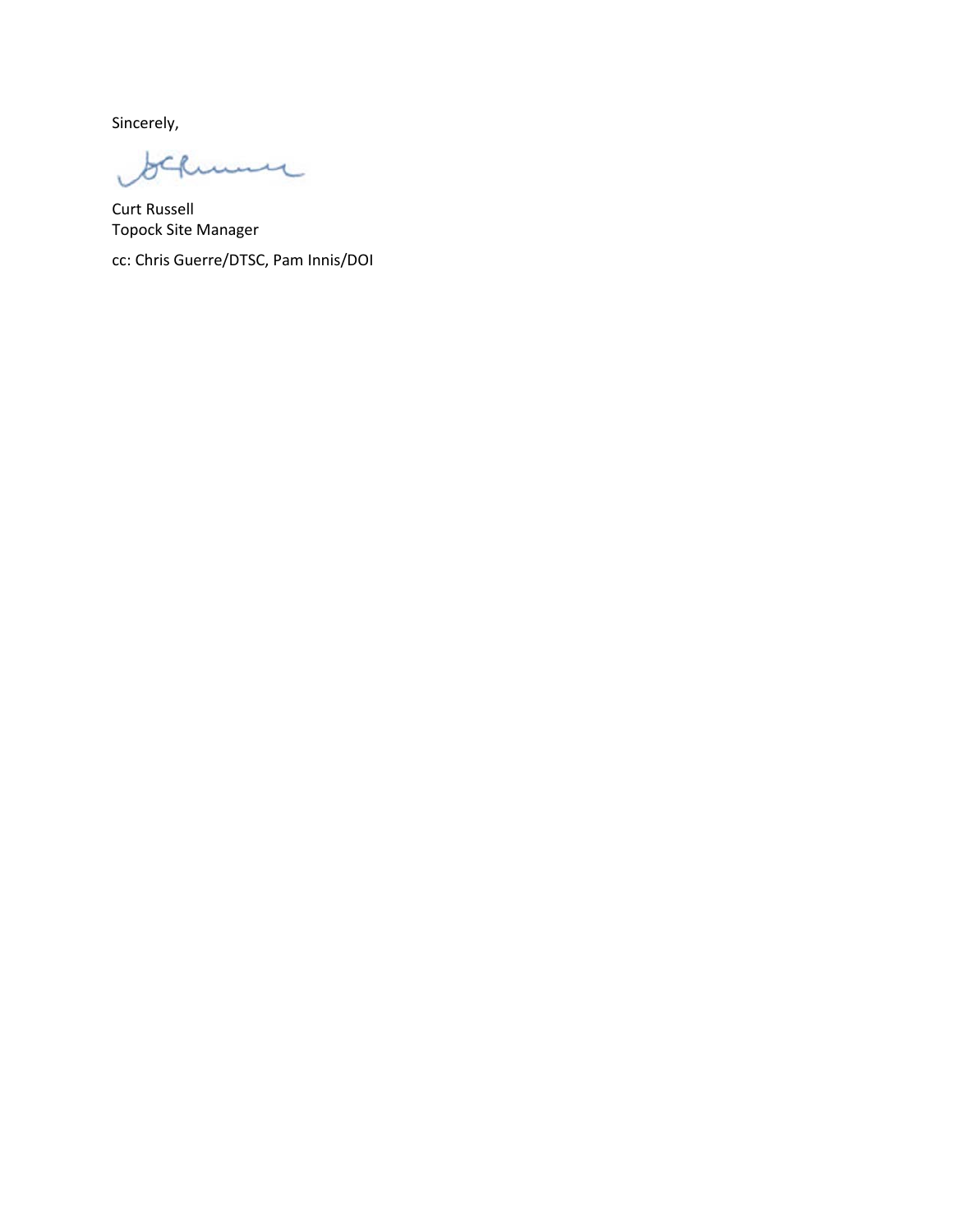#### **Monitoring Wells Approved for Change to MD Sampling, or for MD vs. 3V sampling Trails** *PG&E Topock Groundwater Monitoring*

|                                | Monitoring Wells Approved for Change to MD Sampling                   |              |  |
|--------------------------------|-----------------------------------------------------------------------|--------------|--|
| MW-61-110                      | <b>OW-1D</b>                                                          | <b>OW-2D</b> |  |
| <b>OW-1S</b>                   | <b>OW-2S</b>                                                          | <b>OW-3S</b> |  |
| OW-1M                          | OW-2M                                                                 | <b>OW-5D</b> |  |
|                                |                                                                       |              |  |
|                                |                                                                       |              |  |
|                                |                                                                       |              |  |
|                                |                                                                       |              |  |
|                                | Monitoring Wells Approved for MD vs. 3V Sampling Trial                |              |  |
| MW-57-185*                     | <b>OW-5S</b>                                                          | $CW-2D$      |  |
| MW-60BR-245*                   | OW-5M                                                                 | CW-3M        |  |
| MW-70BR-225                    | $CW-1M$                                                               | $CW-3D$      |  |
| MW-72BR-200*                   | $CW-1D$                                                               | $CW-4M$      |  |
| <b>TW-04</b>                   | $CW-2M$                                                               | $CW-4D$      |  |
| <b>TW-05</b>                   |                                                                       |              |  |
|                                |                                                                       |              |  |
|                                | <b>Monitoring Wells to Continue Current Sampling Approach</b>         |              |  |
|                                |                                                                       |              |  |
|                                | MW-66BR-270                                                           | PGE-07BR     |  |
|                                | MW-68BR-280                                                           |              |  |
| <b>MW-24BR</b><br><b>MW-48</b> | Monitoring Wells Pending Review and Detailed Response by PG&E to DTSC |              |  |
|                                | (current sampling approach will be used for Q4 2017)                  |              |  |
| <b>MW-58BR</b>                 | <b>PGE-08</b>                                                         | <b>TW-01</b> |  |

Only changes from Sampling Methods approved by DTSC in June 2014 (DTSC 2014) and detailed in Table 7-1, 2014 Annual Groundwater Monitoring Report (CH2M 2015), are presented in this table. See Table 2 for details.

Notes:

SC profile data will be collected from all wells listed here, or included with the Q4 2017 GMP event, before sampling. MW-23-60 and MW-23-80 will have both pH and SC profile data collected

\* The MD vs. 3V Sampling Trial will use 2 depths for MD sampling. Tables 2 and 3 provide specific depths.

- MD minimal drawdown sampling method
- 3V three volume purge sampling method
- SC specific conductivity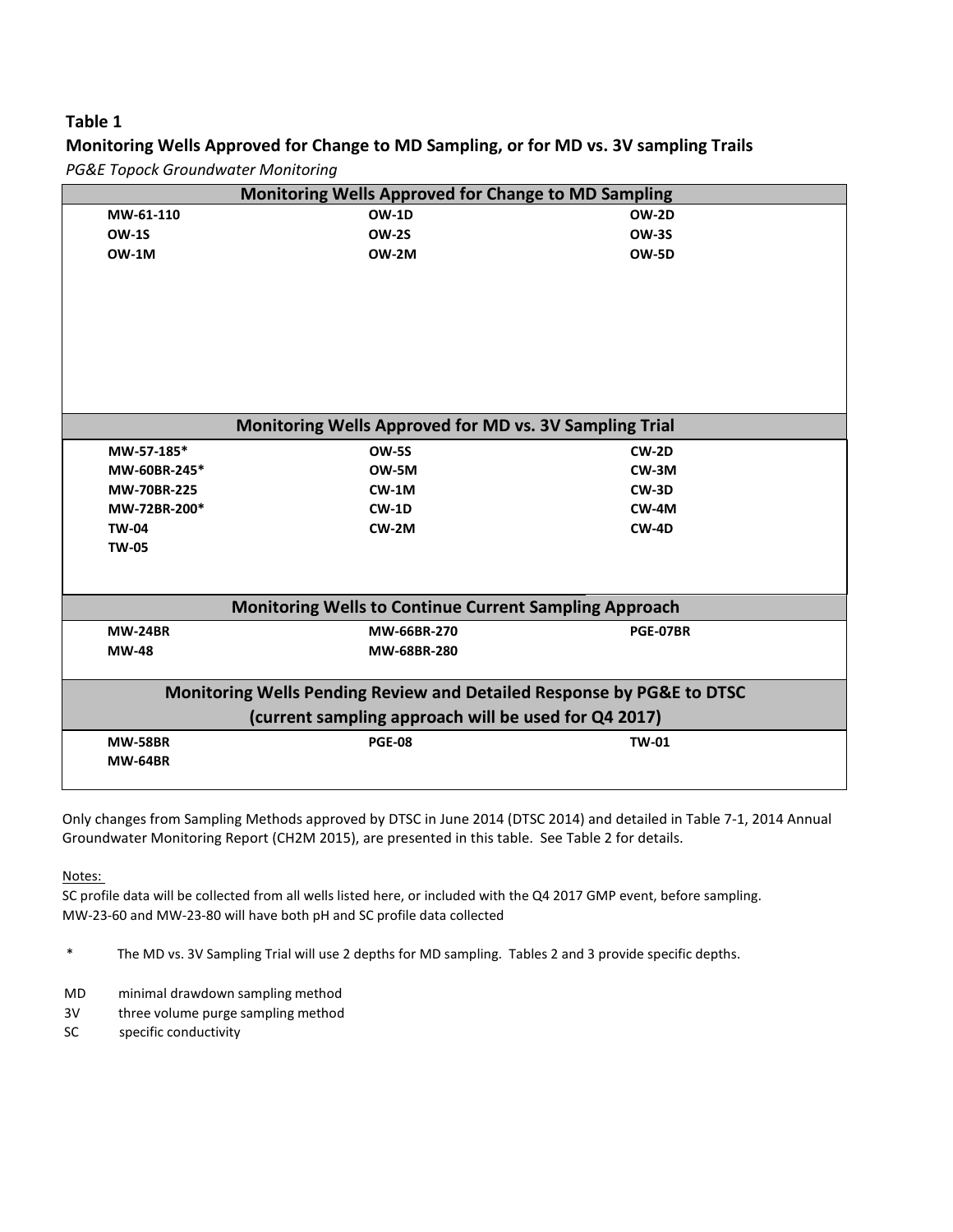## Summary of Sampling Method Recommendations, and October 2017 Outcomes

*PG&E Topock Groundwater Monitoring*

| <b>Well ID</b> | <b>Recommendation in PG&amp;E's</b><br>August 2015 Letter;<br>and any July 31, 2017<br><b>Deviation Request</b>                                             | <b>Approval Conditions or Requests in</b><br>DTSC's April 6, 2017<br>and October 20, 2017<br><b>GSU Technical Memoranda</b> | PG&E's Reply -<br><b>Acceptance and any Clarification;</b><br>or <b>Exception</b>                                                                                                                                                                                                                                                                                            |
|----------------|-------------------------------------------------------------------------------------------------------------------------------------------------------------|-----------------------------------------------------------------------------------------------------------------------------|------------------------------------------------------------------------------------------------------------------------------------------------------------------------------------------------------------------------------------------------------------------------------------------------------------------------------------------------------------------------------|
| <b>MW-24BR</b> | MD Trial, with dedicated<br>bladder pump, at 408 feet<br>July 2017 Deviation: PG&E<br>requested to continue<br>current 3V sampling<br>approach.             | Deviation from initial<br>recommendation for MD trial was<br>approved in the October 20 GSU<br>Tech Memo.                   | Accept - collect SC profile, continue 3V<br>sampling<br>This is a low-yield deep well with a 60-<br>foot screen in bedrock with very low<br>hydraulic conductivity (CH2M 2008). A<br>dedicated electric submersible pump is<br>used beginning 2014 due to biofouling<br>concern at this well.                                                                                |
| <b>MW-48</b>   | MD approved by DTSC 2014<br>in low yield well, difficult to<br>achieve MD so purge dry<br>method used.<br>Amended 2017 to continue<br>purge dry then sample | Purge dry and sample acceptable                                                                                             | Accept - collect SC profile, continue<br>purge dry then sample method                                                                                                                                                                                                                                                                                                        |
| MW-57-185      | MD Trial with pump at 171<br>feet<br>July 2017 Deviation: Trial of<br>MD sampling at 2 depths<br>(171 and 150 feet) vs. 3V<br>purge                         | October 20 GSU Tech Memo<br>approves trial of MD at 2 depths vs.<br>3V purge, SC profile                                    | Accept - Collect SC profile and begin<br>sampling trial in Q4 2017.                                                                                                                                                                                                                                                                                                          |
| <b>MW-58BR</b> | Continue current MD<br>sampling purge approach,<br>with pump at 190 feet                                                                                    | Reconstruct well with screens<br>corresponding to former packer<br>placement in open bore, and add<br>flood protection      | <b>Exception</b> : a detailed response<br>regarding well reconstruction will<br>follow no later than January 12, 2018<br>PG&E accepts the need to evaluate and<br>improve flood protection at this above-<br>ground well head completion.<br>Current MD sampling will continue for<br>4Q 2017 pending detailed response to<br>DTSC's multi-screen reconstruction<br>request. |
| MW-60BR-245    | MD Trial, with pump at 180<br>feet<br>July 2017 Deviation: Trial of<br>MD sampling at 2 depths<br>(171 and 150 feet) vs. 3V<br>purge                        | Trial of MD at 2 depths vs. 3V purge,<br>SC profile                                                                         | Accept - Collect SC profile and begin<br>sampling trial in Q4 2017.                                                                                                                                                                                                                                                                                                          |
| MW-61-110      | MD, keep pump at 100 feet                                                                                                                                   | MD approved with SC profile; use<br>exact mid-depth of screen (102 feet)                                                    | Accept - Collect SC profile; begin MD<br>sampling in Q4 2017.<br>MD pump set at mid-screen = 102 feet.                                                                                                                                                                                                                                                                       |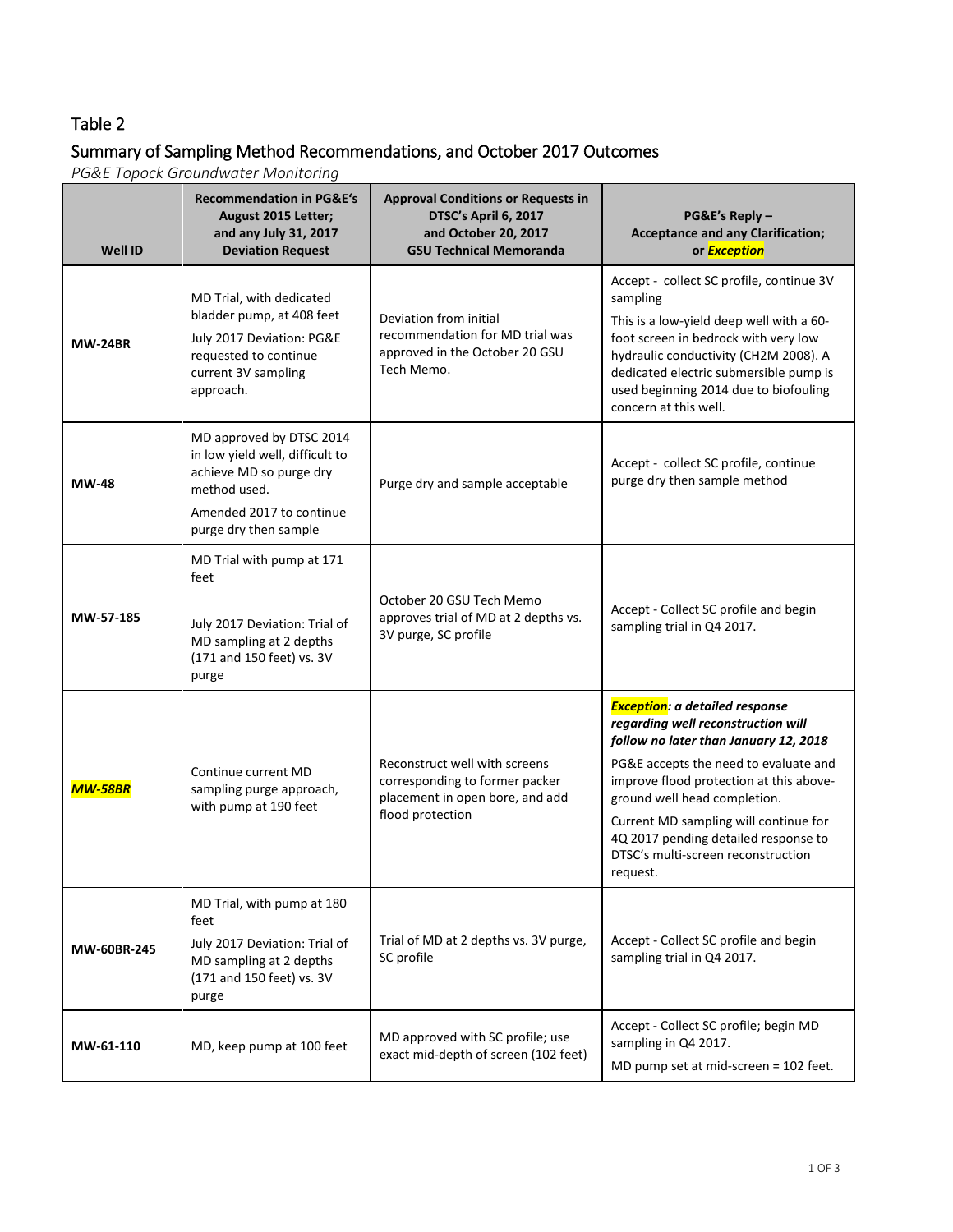## Summary of Sampling Method Recommendations, and October 2017 Outcomes

*PG&E Topock Groundwater Monitoring*

| <b>Well ID</b>                                                         | <b>Recommendation in PG&amp;E's</b><br>August 2015 Letter;<br>and any July 31, 2017<br><b>Deviation Request</b>                                                                                                                                           | <b>Approval Conditions or Requests in</b><br>DTSC's April 6, 2017<br>and October 20, 2017<br><b>GSU Technical Memoranda</b>                                                                                                                                                                                                                                              | PG&E's Reply -<br><b>Acceptance and any Clarification;</b><br>or <b>Exception</b>                                                                                                                                                                        |
|------------------------------------------------------------------------|-----------------------------------------------------------------------------------------------------------------------------------------------------------------------------------------------------------------------------------------------------------|--------------------------------------------------------------------------------------------------------------------------------------------------------------------------------------------------------------------------------------------------------------------------------------------------------------------------------------------------------------------------|----------------------------------------------------------------------------------------------------------------------------------------------------------------------------------------------------------------------------------------------------------|
| <b>MW-64BR</b>                                                         | HydraSleeve and MD Trial;<br>continue MD sample<br>collection from middle of<br>saturated borehole and test<br>HS sampling.                                                                                                                               | Reconstruct well with screens<br>corresponding to former packer<br>placement in open bore.                                                                                                                                                                                                                                                                               | <b>Exception</b> : a detailed response<br>regarding well reconstruction will<br>follow no later than January 12, 2018<br>Current MD sampling will continue for<br>4Q 2017 pending detailed response to<br>DTSC's multi-screen reconstruction<br>request. |
| MW-66BR-270<br>MW-68BR-280                                             | HydraSleeve (HS), mid screen<br>MD from mid screen                                                                                                                                                                                                        | April 6 GSU tech memo recommends<br>to periodically purge the wells if<br>sampling trials are conducted.                                                                                                                                                                                                                                                                 | Collect SC profile.<br>3V successful since 2015. 3V purges<br>from near top of water column, so this<br>approach will continue.                                                                                                                          |
| <b>MW-70BR-225</b>                                                     | MD Trial, with pump between<br>220 and 229 feet                                                                                                                                                                                                           | MD vs. 3V sampling trial approved,<br>with SC profile                                                                                                                                                                                                                                                                                                                    | Accept - Collect SC profile and begin<br>sampling trial in Q4 2017.                                                                                                                                                                                      |
| MW-72BR-200                                                            | MD Trial, with dedicated<br>bladder pump, at 151 feet<br>July 2017 deviation: propose<br>trial of MD at 2 depths (152<br>and 195 feet) vs. 3V purge.                                                                                                      | Trial of MD at 2 depths vs. 3V purge,<br>SC profile                                                                                                                                                                                                                                                                                                                      | Accept - Collect SC profile and begin<br>sampling trial in Q4 2017.                                                                                                                                                                                      |
| <b>TW-01</b>                                                           | MD Trial, mid-screen<br>July 2017 deviation: propose<br>three depths for MD vs. HS<br>sampling trial based on 2003<br>spinner log flow test data.<br>Depths proposed based on<br>2003 flow testing and<br>lithology were 170, 205 and<br>230 foot depths. | April 6 GSU request: MD specific<br>depths need justification. Pending<br>details from flow testing, GSU<br>proposes 170, 215 and 260 foot<br>depths based on 2003 groundwater<br>samples.<br>October 20 GSU requests:<br>Explain what an HS/MD sampling<br>trial would entail. PG&E Should still<br>consider performing new flow tests<br>under non-pumping conditions. | <b>Exception</b> : a detailed response<br>regarding new flow testing will follow<br>no later than January 12, 2018<br>Continue present 3V sampling for 4Q<br>2017, pending detailed response.                                                            |
| <b>TW-04</b>                                                           | MD Trial, mid-screen                                                                                                                                                                                                                                      | MD Trial at mid-screen and SC profile<br>approved with October 20 GSU Tech<br>Memo                                                                                                                                                                                                                                                                                       | Accept - Collect SC profile and begin<br>sampling trial in Q4 2017.                                                                                                                                                                                      |
| <b>TW-05</b>                                                           | MD Trial, mid-screen                                                                                                                                                                                                                                      | MD Trial at mid-screen and SC profile<br>approved with October 20 GSU Tech<br>Memo                                                                                                                                                                                                                                                                                       | Accept - Collect SC profile and begin<br>sampling trial in Q4 2017.                                                                                                                                                                                      |
| OW-3S; OW-1S,<br>OW-1M, OW-1D,<br>OW-2S, OW-2M,<br><b>OW-2D, OW-5D</b> | Change to MD with pump at<br>mid-screen<br>Wells in alluvium with 20-30<br>foot screens                                                                                                                                                                   | MD approved with SC profile                                                                                                                                                                                                                                                                                                                                              | Accept - collect SC profile and begin MD<br>sampling or MD vs. 3V trial in Q4 2017                                                                                                                                                                       |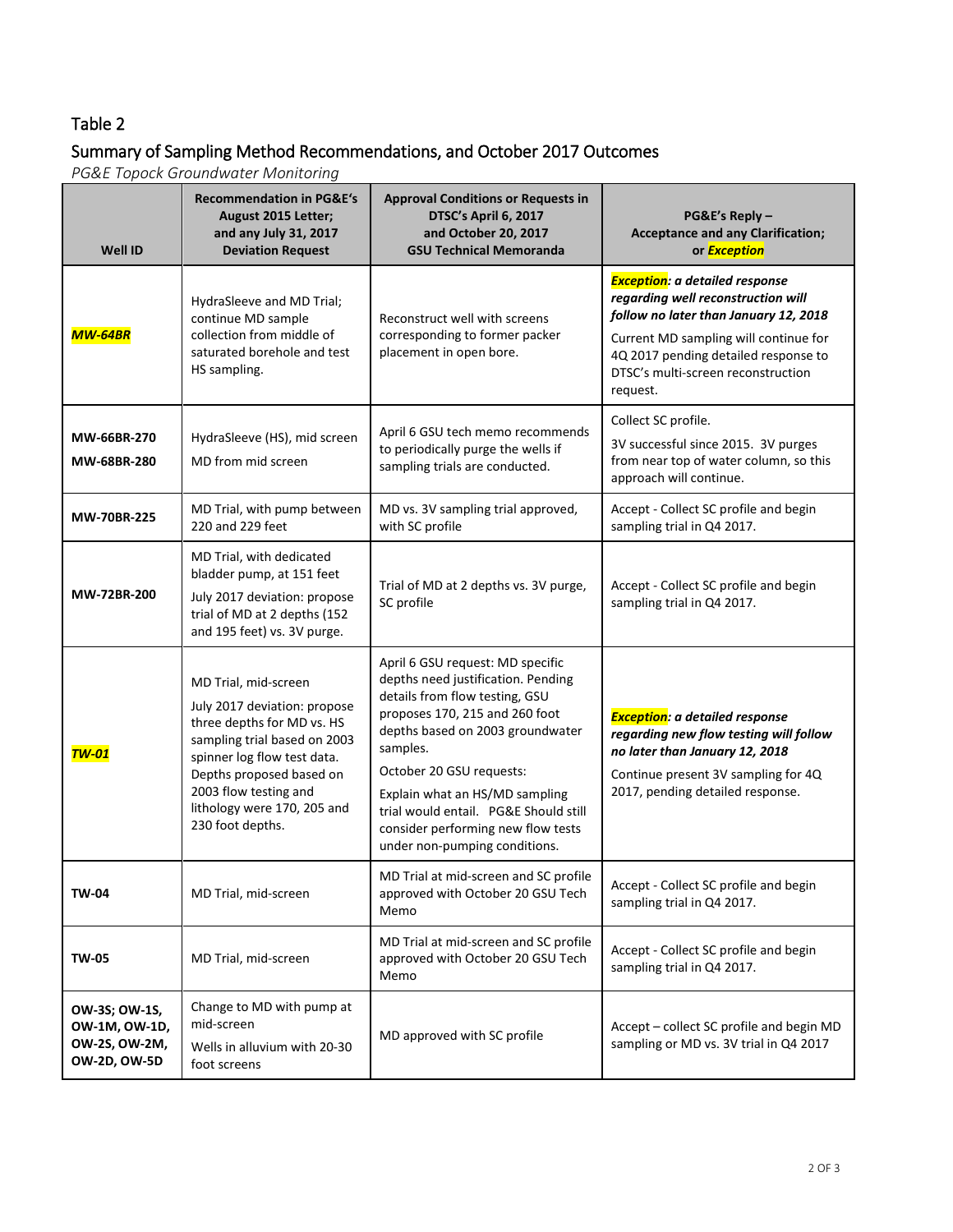## Summary of Sampling Method Recommendations, and October 2017 Outcomes

*PG&E Topock Groundwater Monitoring*

| <b>Well ID</b>                                                                          | <b>Recommendation in PG&amp;E's</b><br>August 2015 Letter;<br>and any July 31, 2017<br><b>Deviation Request</b>                                 | <b>Approval Conditions or Requests in</b><br>DTSC's April 6, 2017<br>and October 20, 2017<br><b>GSU Technical Memoranda</b> | PG&E's Reply-<br><b>Acceptance and any Clarification;</b><br>or <b>Exception</b>                                                                                                                                                                                                                                                                                  |
|-----------------------------------------------------------------------------------------|-------------------------------------------------------------------------------------------------------------------------------------------------|-----------------------------------------------------------------------------------------------------------------------------|-------------------------------------------------------------------------------------------------------------------------------------------------------------------------------------------------------------------------------------------------------------------------------------------------------------------------------------------------------------------|
| OW-5S, OW-5M,<br>CW-1M, CW-1D,<br>CD-2M, CW-2D,<br>CW-3M, CW-3D,<br><b>CW-4M, CW-4D</b> | MD Trial, MD sampling from<br>mid-screen, or specific depths<br>Wells in alluvium with 40-50<br>foot screens                                    | MD Trial approved with SC profile<br>See Table 3 for specific MD pump<br>depths                                             | Accept – collect SC profile and begin MD<br>sampling or MD vs. 3V trial in Q4 2017<br>If MD results differ substantially from 3V<br>results at a well, perform flow testing at<br>that well to re-evaluate MD sampling<br>depth.                                                                                                                                  |
| <b>PGE-07BR</b>                                                                         | MD Trial, with dedicated<br>bladder pump, at 275 feet<br>July 2017 Deviation: PG&E<br>requested to continue<br>current 3V sampling<br>approach. | Deviation from initial<br>recommendation for MD trial was<br>approved in the October 20 GSU<br>Tech Memo.                   | Accept - collect SC profile, continue 3V<br>sampling<br>This is a deep well with an approximate<br>50-foot packed-off screen in bedrock,<br>with very low hydraulic conductivity<br>(CH2M 2008). Bedrock Cr results are ND.                                                                                                                                       |
| <b>PGE-08</b>                                                                           | 3V                                                                                                                                              | Explore feasibility of packer removal<br>or access to well screen below<br>packer; then video logging, flow<br>testing.     | <b>Exception:</b> a detailed response will<br>follow no later than January 12, 2018<br>This is a former supply well with an<br>approximate 150-foot screen in bedrock.<br>Existing packer blocks access to screen.<br>Packer is damaged and lodged in place<br>(CH2M 2008). Cr results are ND.<br>Continue 3V sampling for 4Q 2017,<br>pending detailed response. |

Only changes from Sampling Methods approved by DTSC in June 2014 (DTSC 2014) and detailed in Table 7-1 of the 2014 Annual Groundwater Monitoring Report (CH2M 2015), are presented in this table.

#### References:

California Department of Toxic Substances Control (DTSC) 2014. *PG&E Topock: DTSC Response to Section 7 2013 Annual Report Recommendations.* Email to PG&E dated June 27.

CH2M HILL 2008. *Summary Report for Hydraulic Testing in Bedrock Wells, PG&E Topock Compressor Station, Needles, California*. January.

CH2M HILL 2015. *Fourth Quarter 2014 and Annual Interim Measures Performance Monitoring and Site-wide Groundwater and Surface Water Monitoring Report, PG&E Topock Compressor Station, Needles, California.* March.

Notes:

- MD minimal drawdown sampling method
- HS HydraSleeve sampling method
- 3V three volume purge sampling method
- ND non-detect
- SC specific conductivity